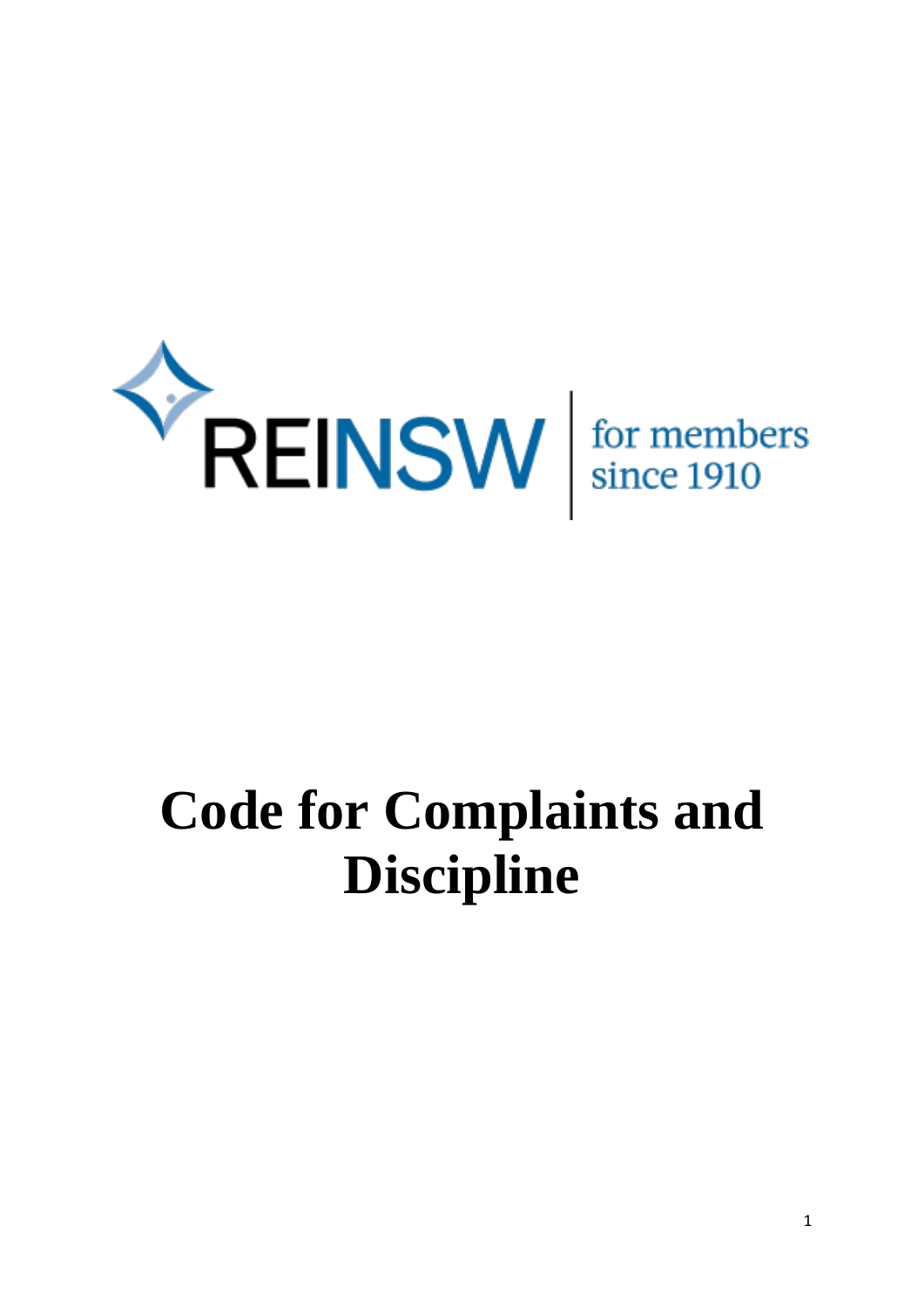## **1. Name of Code:**

This code is the Occupational Associations (Complaints and Discipline) Code.

## **2. Meaning of Council in this code:**

Council means the Professional Standards Council established in the various State and Territory jurisdictions under the relevant legislation.

## **3. What actions may be the subject of a complaint?**

(1) A complaint may be made that a member of the occupational association has acted (or has failed to act) in such a way as to justify the taking of disciplinary action against the member under this code.

(2) A complaint may be made and dealt with even though the person about whom it is made has ceased to be a member.

## **4. Who may make a complaint?**

Any person may make a complaint (including the occupational association and the council).

## **5. How is a complaint made?**

(1) A complaint may be made to the occupational association.

(2) The complaint must be in writing and contain the particulars of the allegations on which it is founded.

(3) The occupational association must notify the council of each complaint made to it (other than a complaint made by the council).

## **6. What happens after a complaint is made?**

(1) The occupational association must consider a complaint as soon as practicable after the complaint is made to it or notified to it by the council.

(2) The association may do 1 or more of the following:

(a) require the complainant to provide further particulars of the complaint;

(b) carry out an investigation into the complaint;

(c) attempt to resolve the complaint by conciliation;

(d) decline to consider the complaint (because, for example, the complaint is frivolous, vexatious, misconceived or lacking in substance);

(e) conduct a hearing into the complaint.

(3) The occupational association is bound by the rules of natural justice in conducting a hearing into the complaint.

## **7. What action may be taken after a hearing into a complaint?**